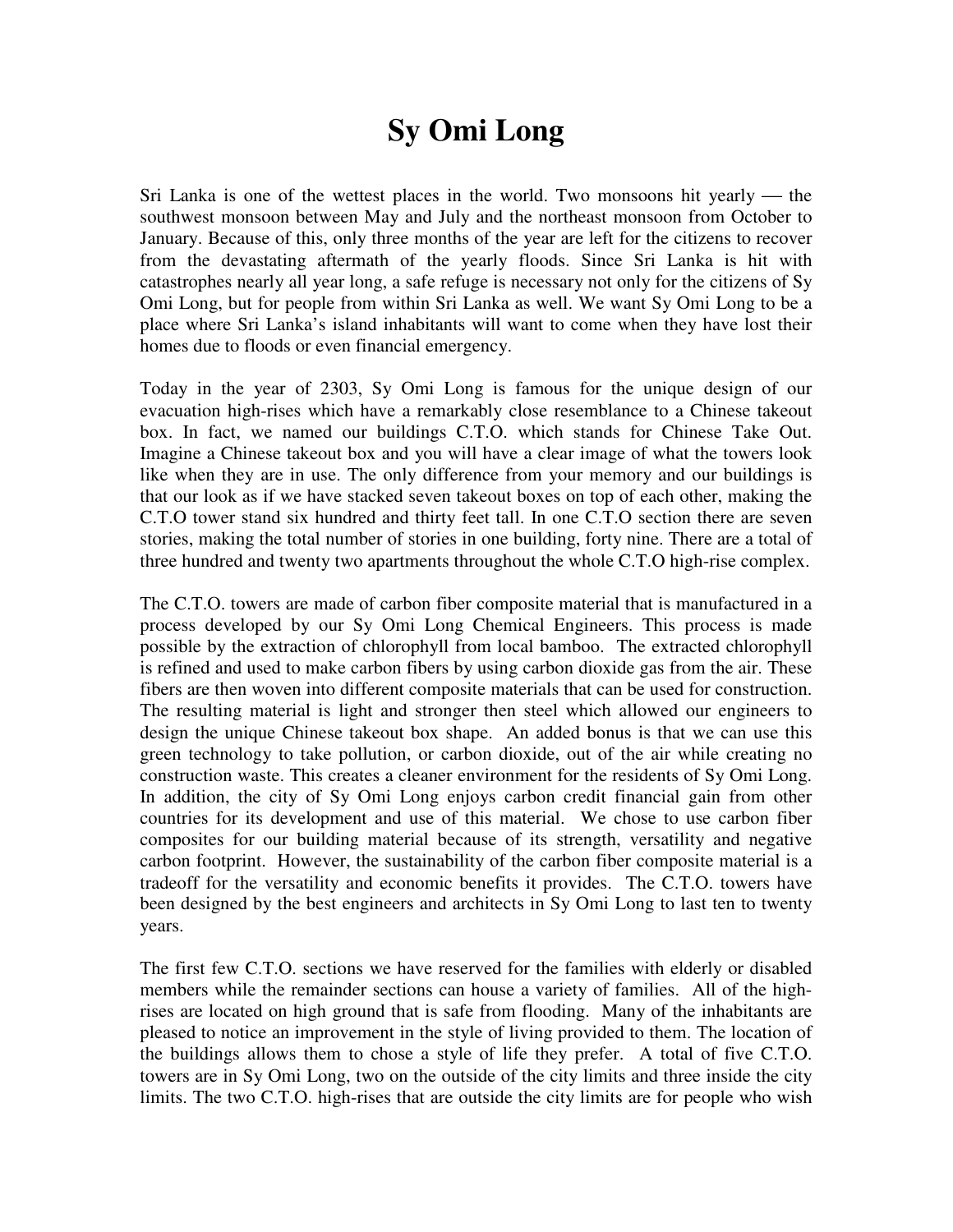to live outside the city, just as they did before their homes were destroyed. These rural shelters maintain their vertical style to lessen their impact on the island habitats but provide outdoor living spaces for the inhabitants to use for gardens. The three towers inside the city are located between the commercial zone and the residential zone. These are for the evacuees that prefer a more urban way of life and they include restaurants, and fitness centers. Even though these people are evacuees, they are still provided with the full necessities of an average citizen of Sy Omi Long, such as easy transportation and full access to the city itself.

When we do not have a need to house evacuees in the C.T.O. buildings, sections of the building can be retracted in order to conserve energy sources. Below each C.T.O. building we have a basement which stores our hydraulic system, the S.O.L.H.S., or Sy Omi Long Hydraulic System. Water filled hydraulic pipes line the walls of the C.T.O sections when the towers are at their full height. When it is time to retract a C.T.O. section, the water holding up the top section will drain, allowing it to retract into the section below it. Inside the section of the C.T.O. below the top one, the interior walls will fold onto one another to allow room for the section above to fit inside. When the top section is finished retracting into the one underneath it, the hydraulic system will start to drain from the next C.T.O. section. The final result will be that the whole building will slowly retract into itself like a telescope. We use the hydraulic system to make sure that the whole process is controlled and safe. Since we have elevators inside our C.T.O. towers, when it comes time to retract these structures, we store our elevators inside the basement.

The Sy Omi Long C. T. O. towers provide hope for every Sri Lanka citizen that lives in a danger zone or has suffered from financial disaster. Sy Omi Long can provide them with a comfortable, temporary home in order to allow them time to regain their independence and return to their homes.

951

## Reference Websites:

http://www.ecofriend.org/entry/eco-tech-ingenious-vertical-farm-in-dubai-to-irrigateplants-with-seawater/

http://www.ldeo.columbia.edu/chrr/research/profiles/pdfs/srilanka\_profile1.pdf

http://www.info.lk/srilanka/srilankanature/diversity/srilankaclimate.htm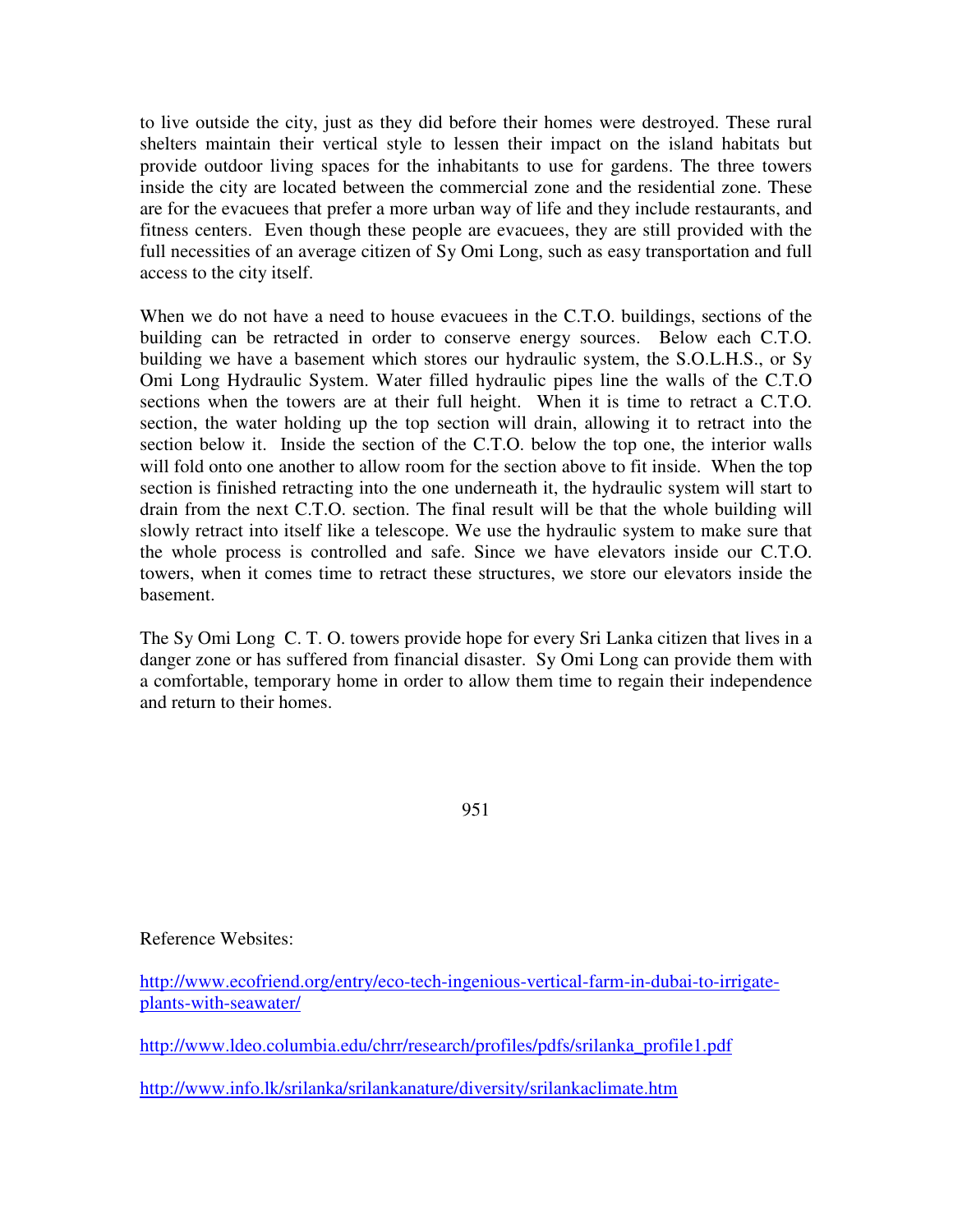http://www.centennialofflight.gov/essay/Evolution\_of\_Technology/composites/Tech40.h tm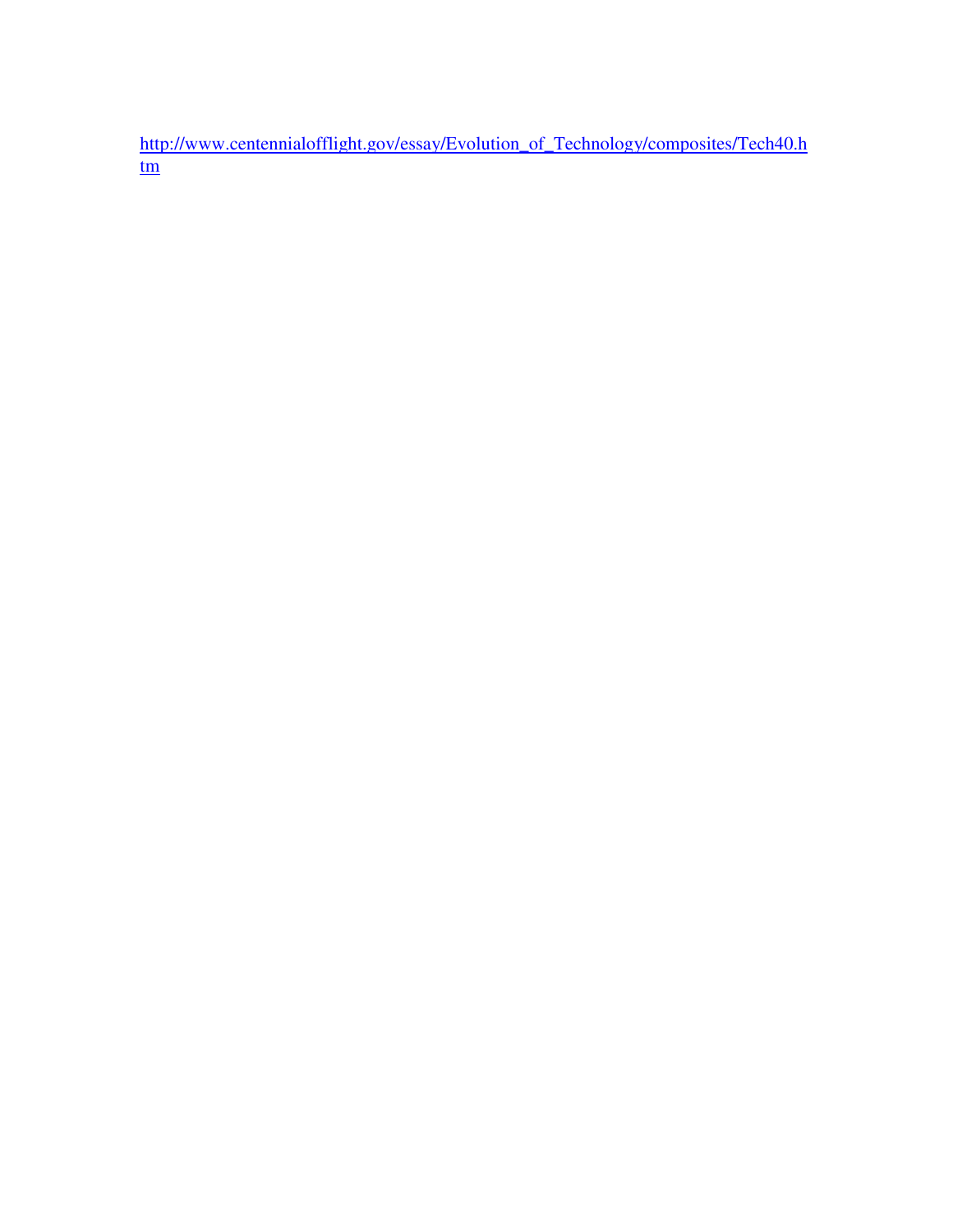# **Green Gardens-The City of the Future**

Did you know about 500 to 1000 people die every day from pollution? That is one of the reasons Green Gardens chose to use green building materials and designs. In Green Gardens we want our residents to be in a stylish, affordable, and environmentally friendly community. We have hired the best engineers to help us build our honeycomb houses and bamboo buildings. We will now describe our designs, building materials, and why Green Gardens is the city of the future.

## **Honeycomb Homes**

Green Gardens decided to create honeycomb homes. It has a hexagon shape which is a good structure against storms and wind. In the middle of every house there is a safe zone, which is underground and the residents can seek shelter there. The honeycomb houses are made from a bamboo structure. This material is stronger than steel and many other building materials. This helps the homes durability if a natural disaster should occur.

Another key feature is the rooftop gardens. They help our environment by increasing oxygen, reducing the carbon dioxide impact, neutralizing the acid rain effect and reducing air conditioning and heating costs. Rooftop garden residents are also in a seed-exchange program. They grow crops that can survive in our climate and trade with our neighboring cities. The rooftop gardens provide jobs because of the maintenance and seed exchange program.

 Our demographic is low income families. Honeycomb houses, are inexpensive, ranging from \$20,000- \$30,000. It is more efficient with space because it is about 1,000 square feet. The rooms are smaller and we do not have wasteful space like larger homes. This accommodates families looking for homes that are affordable.

Our residential location is by businesses, malls and transportation stations. This helps provide jobs and entertainment for the residents of Green Gardens. Green Gardens is located in Pennsylvania by the Bulldog River, which has the City's modern shipping port. This helps the community get and send supplies to neighboring regions. The industrial sector is across the river, away from the residential sector, which reduces the pollution. Our bamboo farms also filter the air before it reaches the homes.

The honeycomb houses can be expanded by adding beds into a loft area or adding additional units. The houses can be reduced by removing a section of the hexagon shape then closing the section with mortar. The expected life of the houses is over 75 years because of the durable material we build with.

## **Building with Bamboo**

Our innovation in materials and resources are the bamboo plants that have been genetically altered. After they are altered, they are large and strong enough to build with. It will be grown on local farms instead of factories. A bamboo building fits in the community because it has a low economical cost, sustainable material, and bamboo can be reused. Furthermore, bamboo can be used for more than just building material. The shoots can be eaten and fibers can be made into clothing.

The impact of our material on construction waste is that we are basically producers. We recycle and reuse everything. This has a big impact on a healthier environment. Bamboo is a strong and durable building product and it grows in a short amount of time. There are 1,100 species of bamboo with a few dozen being suitable for building. Bamboo can grow several feet a day and absorb four times as much carbon dioxide than other building material. This will make supplies environmentally friendly, easy to obtain and affordable.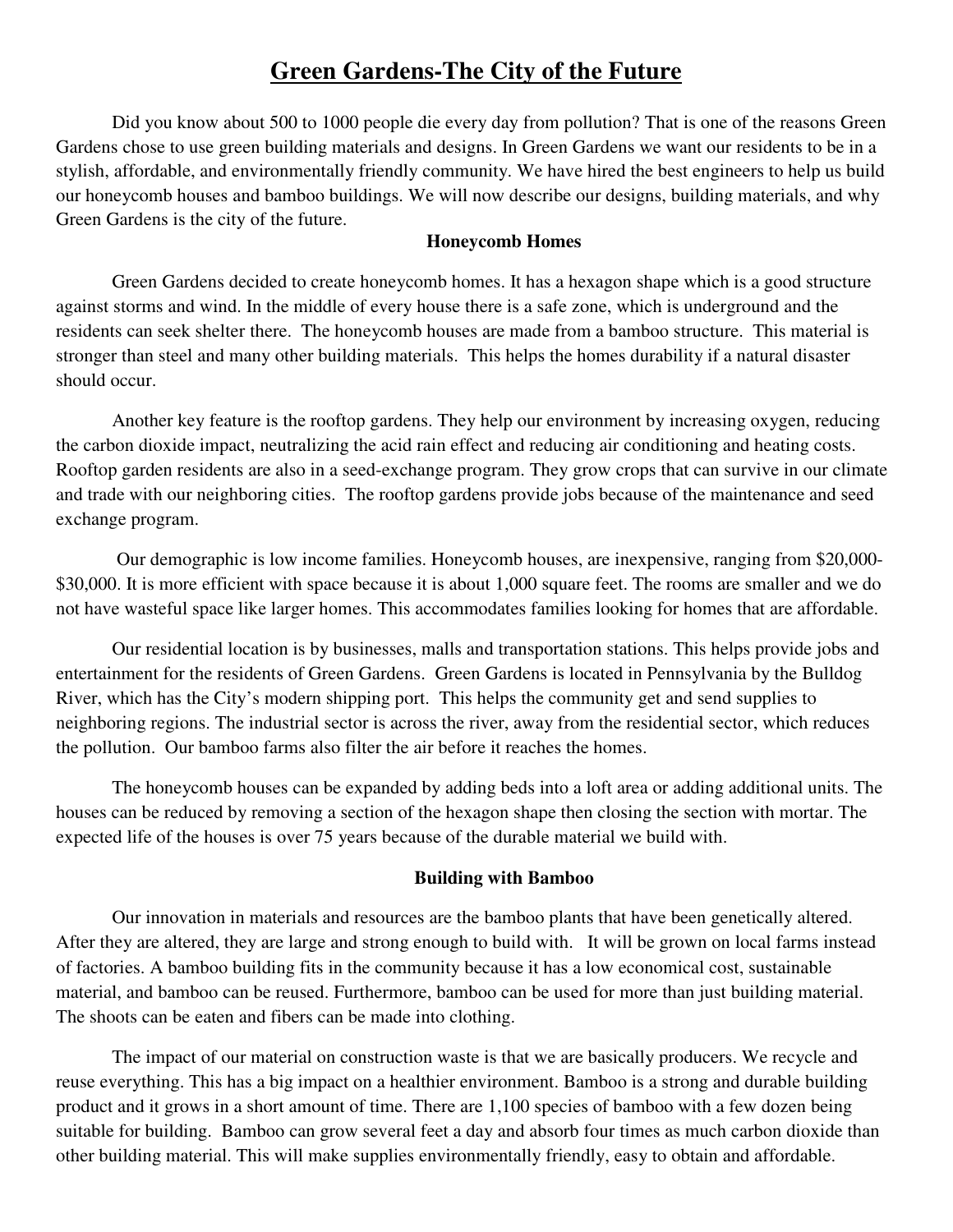Our material innovation is a good economic, efficient and sustainable choice because it is cheap, organic, and doesn't pollute. The tradeoffs that were made to accommodate this were the large pieces of land that are used to grow the genetically altered bamboo. The bamboo is a great replacement for trees because of its short growth cycle and high oxygen output. A grove of bamboo can release 35% more oxygen than the same amount of trees. Lastly, bamboo provides great erosion control, where other plants just wash away.

Our city will use bamboo for our houses, offices, shops, and other structures. We will build these structures using bamboo products rather than bricks, wood and other materials. The genetically altered bamboo is secured using bolted mortar at the joints. Bamboo comes in sizes from small to large, so we can use this to customize buildings. We used some species of bamboo for our water distribution system. The bamboo is joined together with recycled and organic material, which also helps our environment. Bamboo is a locally sourced product, it is recyclable and it is faster and cheaper than building with steel. Since it is made on a farm and not in a factory, our city has as low carbon foot print.

#### **Green Garden Engineers**

 Engineers work on the electrical functions, water distribution, wastewater treatment, housing design and layout of Green Gardens. Some of the engineers also manage wireless communications with our neighboring regions and throughout the world. They also monitor how much money the city is spending, so we don't overspend. Our engineers work with our neighboring regions to teach them about our new technology and green building materials. This increases Green Garden's income and helps us remain the leader of green innovations. In Green Gardens, engineers help make new technology, new building materials and green resources to ensure Green Gardens live up to its name.

#### **The Future**

Green Gardens is an environmentally friendly place to live because it has a low carbon footprint, the design uses reusable products, and we grow our materials locally. It is good place to live for families, because the housing is affordable and the design is durable and safe. In Green Gardens the environment is our main concern. This is why we are always inventing and designing new green materials for our city. Now you can see why Green Gardens is the city for the future.

#### **Bibliography:**

http://www.greenhomebuilding.com/bamboo.htm www.thedoctorwillseeyounow.com/news/other/0807/poll.shtml http://www.yurts.com/what/default.aspx http://www.cityfarmer.org/rooftop59.html

**Word Count: 991**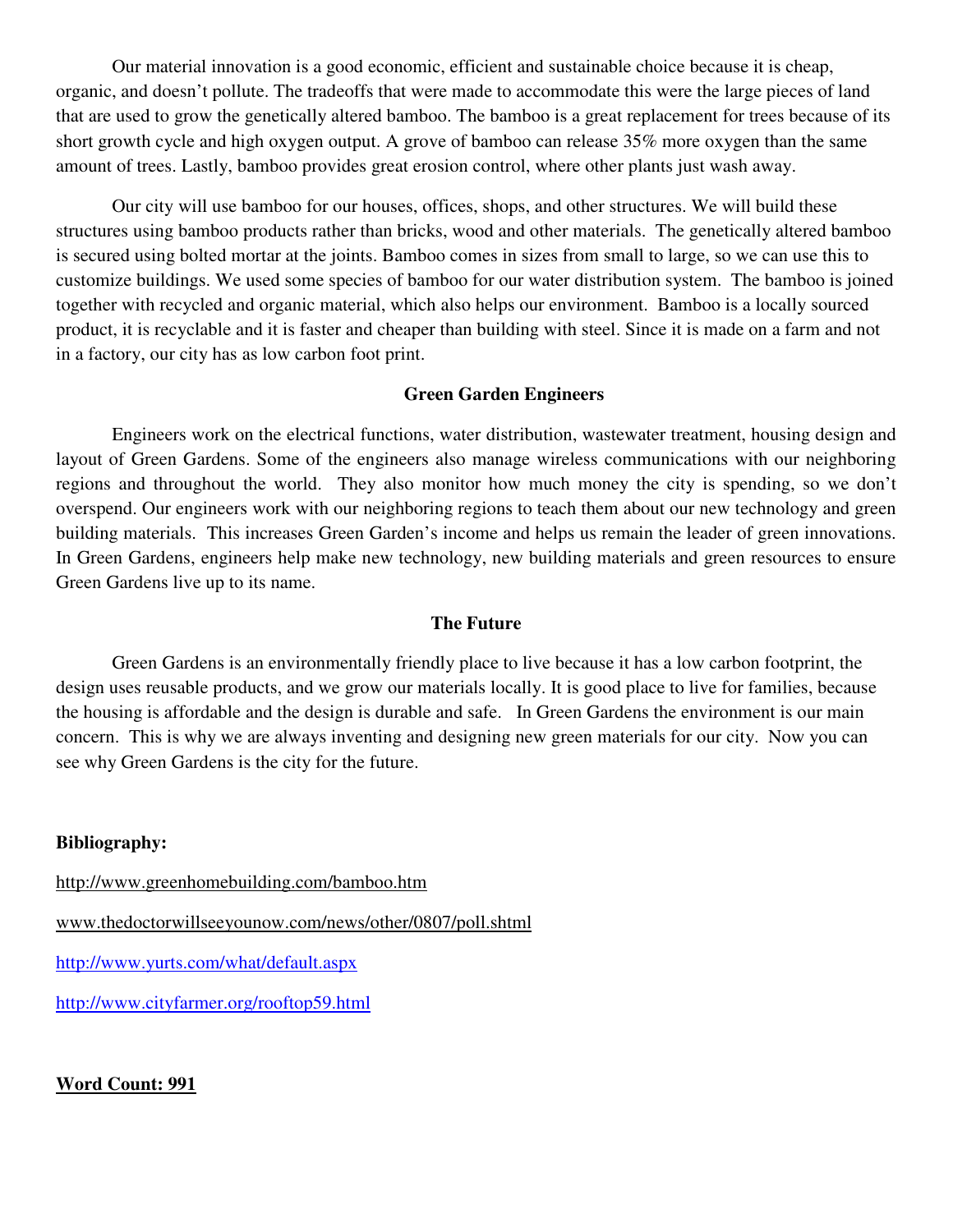#### Plurimus Estriatus Research Essay

No one wants to think about all the bad things in the world that could happen to them. The thing is, they still have to prepare for the worst. When disaster strikes, some may believe that the world will end for them and will have to be dislocated to refugee camps. However, this does not always have to be the case. Affordable but enticing living areas are possible. Plurimus Estriatus boasts both of these qualities while remaining a safe, environment-friendly city.

When refugees enter Plurimus Estriatus, they must apply for an apartment through the city. All above 16 submit a work resume and the city places them in a location pertaining to their skills. Because the bottom six floors are reserved for businesses, a chemist, for example, may be placed in a building with laboratories in it while one with a lower level or expertise may serve as a cashier. Rent is very low and financial assistance is offered to those who need it the most. The elderly and disabled will not need to worry and will be paid for by the city's spare money.

Living spaces called cubes are placed around the outer circumference of 300-foot diameter cylindrical-shaped skyscrapers built around the concept of micro-arcology. Arcology is a portmanteau of the words "architecture" and "ecology"; micro-arcology is creating an entire living environment within a small tower. Our building framework consists of recycled steel, which happens to be the world's most recycled metal. In addition, Over 95 percent of the water used in the process of making the steel is recycled as well. Key points on the structure are fabricated out of a strong titanium alloy. On ground level and on sidewalks/roads is where "Gigacrete" is used – a more environmentally friendly and cost-effective alternative to regular concrete and is easily sustained. Gigacrete will help to prevent the "heat-island" effect from happening to further give citizens fresher air.

Cubes have a modernistic feel and have a state-of-the-art design. Although only 8 feet by 16 feet in size (128 ft<sup>2</sup>) and with a height of 10 feet, the cubes seems very spacious and have a very hotel like feel to them. Cubes are more modernistic in turn from traditional apartments or hotel rooms. The special characteristic about the "cubes" is that an acrylic glass "cube" is built around the bed, lined with multi-color LED lights. In each cube, there would be a queensized bed and a desk with a chair. An LCD television is positioned on the wall above the foot of the bed. A large closet near the entrance can accommodate up to an average sized family. In addition, there is a mini refrigerator in the room that can be used. In the bathroom, a waterefficient faucet rated at 1 gallon-per-minute is provided. Furthermore, there is a 1.6 liters-perflush toilet (1 gallon-per-flush), an efficient shower head installed, and a cloth hand towel instead of paper towels to prevent paper waste.

In every cube, there is a large 6 feet by 8 feet window. A shade above the window incorporates efficient solar panels on its top side and can power all the electronic items used in the cube; excess energy is fed back into the grid. The window consists of three layers of glass with argon (an insulating gas) between the panels as well as a custom-made aluminum frame for increased thermal insulation. The glass utilizes a thin film of Huper Optik's Ceramic window film to deflect up to 70% of the sun's heat while blocking nearly all furniture-fading UV rays. Additionally, the glass is made out of RSi's 60% transparent photovoltaic-embedded glass. It can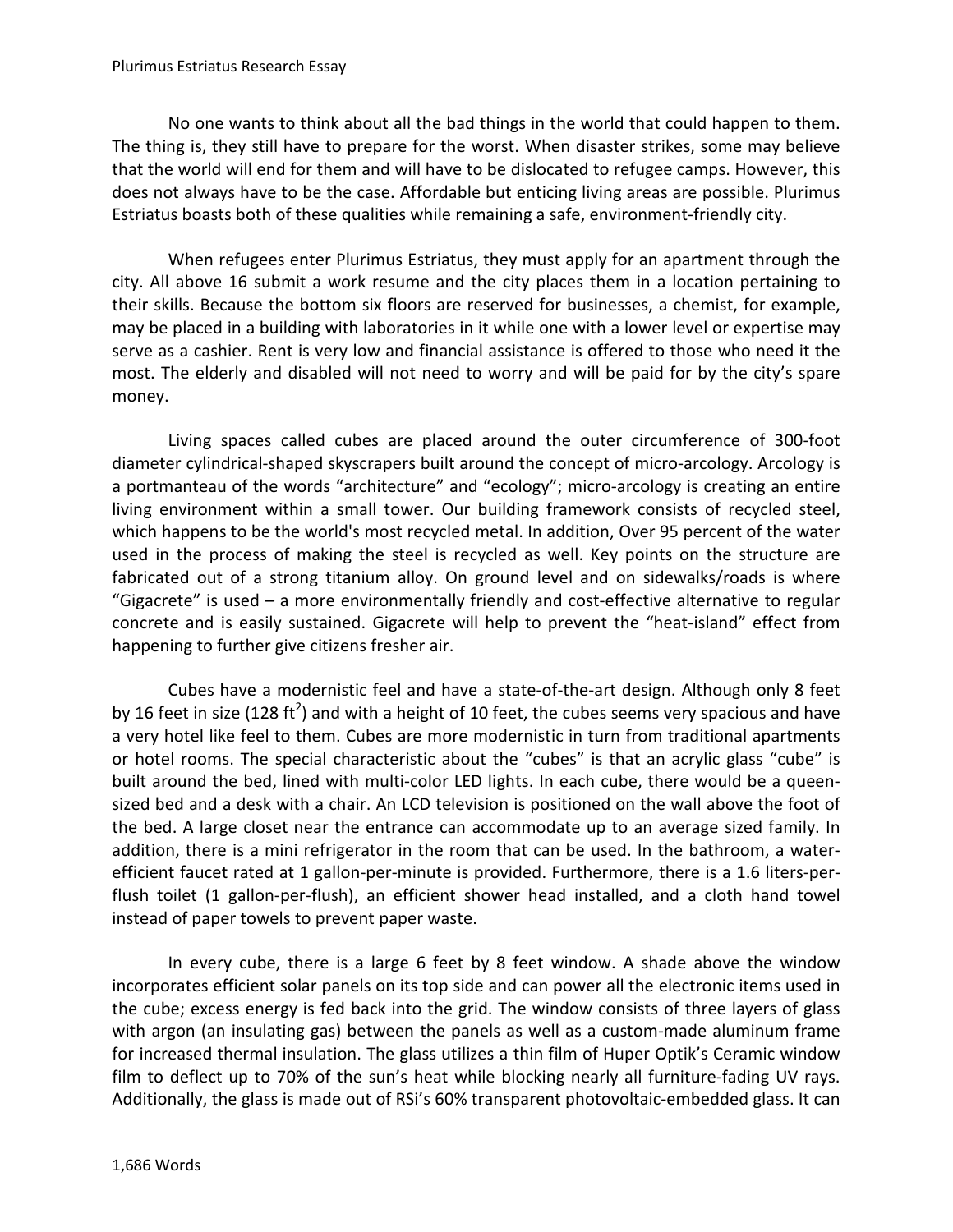produce roughly 36W from a 3 feet by 4 feet window in direct sunlight and can also be electronically frosted. Therefore, the window will range around 60% opaque to 99% opaque depending on the variable setting used by the owner. If energy generated is not sufficient, additional power is retrieved from the grid. Aluminum can be easily sustained and though this may not be the most cost-efficient at first, it pays for itself in 10-15 years. The walls are 12 inches thick and consist of acoustic silenced drywall; the drywall itself is ¼" thick. The space between the drywall sheets is filled with fire-resistant and acoustic-silencing foam.

Cubes can be customized with energy-efficient, environmentally friendly LED lights to modify the overall tone/style of the room. Lights can be changed for free if the existing light is not broken to make customization easy. Cubes may also be expanded via "suite-doors" which connect cubes together. Say for example that a man has a family of 5. Then he would rent out two "cubes" and expand them via suite-doors and order bunk beds to accommodate his family to the living space. Despite the fact that we are using very efficient and durable materials to construct these rooms, every 15-20 years, the cube is refurbished to maintain the healthy living environment that it once was. When refurbishing, everything that can be recycled is, and anything that cannot be is given to various "scrap-artists." Through this process, waste is reduced to a minimum. Nevertheless, the 2% of the waste that cannot be recycled is used in an incineration process with energy recovery. The  $CO<sub>2</sub>$  emitted from these incineration towers is captured before they escape from the smokestack and is redirected back into the ground to avoid global warming.

The ground floor of a skyscraper consists of vegetation-covered courtyards. Also on this floor are meals paid for by the city in the form of buffets. A column in the middle of the courtyard has eight elevators on it; each elevator serves three floors on the residential floors and one floor for the bottom six floors. Because the connections to this elevator are fire-proof and the elevator column can support itself, this elevator column also serves as a fire escape. A titanium staircase spirals around this column for even higher volumes of people.

The first six floors are rented out to business owners depending on the building type – office, high-tech, or shops/restaurants. (The city makes much of its money from the rent that these business owners pay)

On the residential floors, kitchens and laundry are available for use, the first two-to-four being handicap-only floors. Vending machines are placed on balconies looking down on the courtyard below. Hallways are 8' wide, carpeted, and circle around the center of the building. Every three floors, a ramp attaches to the central elevator column. Ramps are provided for access to these elevators from the balconies above/below the floor. Wi-Fi routers are placed every two floors at no extra charge to residents.

Each block contains four towers. Between these towers, a bus/taxi stop, subway, parks, and a parking lot for bikes, Segways™, and golf carts are located. Car parking lots have a high monthly fee to discourage use. These small courtyards can also include small restaurants and should be a very relaxing and peaceful social venue. Every two blocks, a "green-strip" is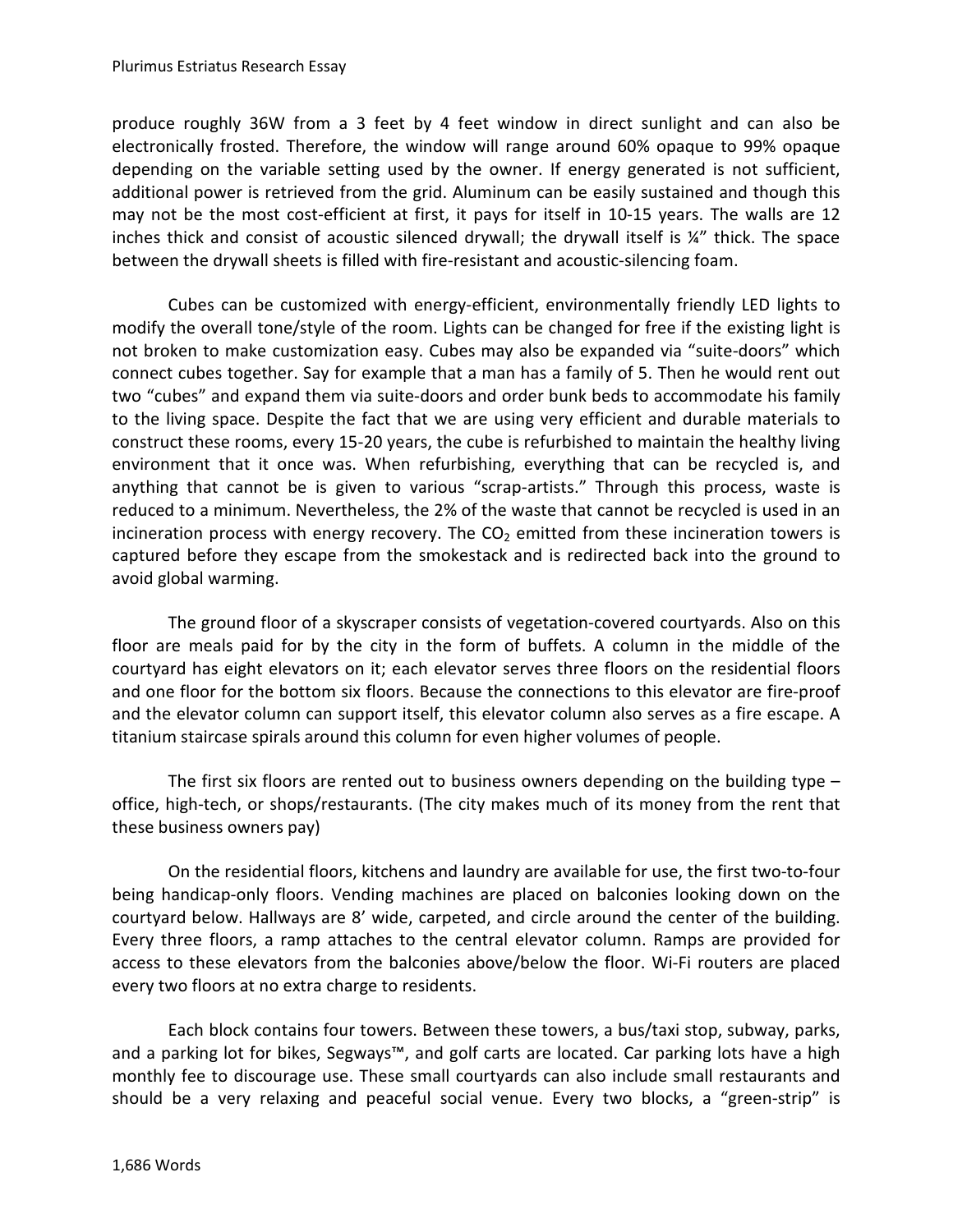allocated. Green-strips are where parks, city amenities, fire/police stations, and other recreational areas are placed.

Agricultural, manufacturing, and other plants are located separate from the skyscrapers. Because of this layout, commute should be brisk, for the city places the resident based on the field of work that the resident is most skilled in.

Heat islands are created by concrete trapping the sun's heat and making areas warmer. To deter the heat-island effect, the high specific heat capacity of water is used to remove heat from pavement. At the beginning of a block, water pipes branch out from the main 3' diameter water pipe positioned 10' underground into several 1" diameter hot water pipes positioned 1" under pavement. The cold water in these pipes then increase in temperature from contact with the hot concrete of the roads/sidewalks. These pipes directly feed into the buildings as a source of cost-efficient and solar-powered water heating. The water then is further heated if necessary in the buildings; altogether decreasing the amount of energy needed to heat the water. If more hot water is demanded than what is available in the hot water pipes, cold water is heated as well. At road intersections, the hot water pipe merges into a larger hot water pipe and compress thus heating the water even more. This pipe is then fed directly into buildings. At the next intersection, the process starts again. This process efficiently harnesses the sun's energy and suppresses heat islands all at once. In other words, it's Hydro-solar power with a good cause.

In our city, structural engineers play a very important role. Structural engineers design our buildings in a way in which they can last long and support their immense weights. They find a way to make skyscrapers more innovative and stand up to stronger forces. They find the best alloy to use so that strength and reliability is achieved. In the real world, structural engineers design everything from houses to skyscrapers to be sturdy and reliable. They incorporate technology into skyscrapers so that it will withstand to earthquakes. Another technology that we use is a system of concrete-and-plastic plate of concentric rings that encircle the foundation. The foam absorbs earthquake surface waves and/or primary waves of the earthquake. The damage done to the skyscrapers is reduced dramatically and will make them more durable to stronger earthquakes.

Buildings in Plurimus Estriatus ensure a healthy living environment. People deprived of all their physical belongings find a safe haven in our city. Our goal is this: to create happiness in humans by offering affordable but comfortable living areas.

Works Cited

"Burj Dubai." *Burj Dubai*. Emaar, Inc. Web. 15 Dec. 2009. <http://www.burjdubai.com/>.